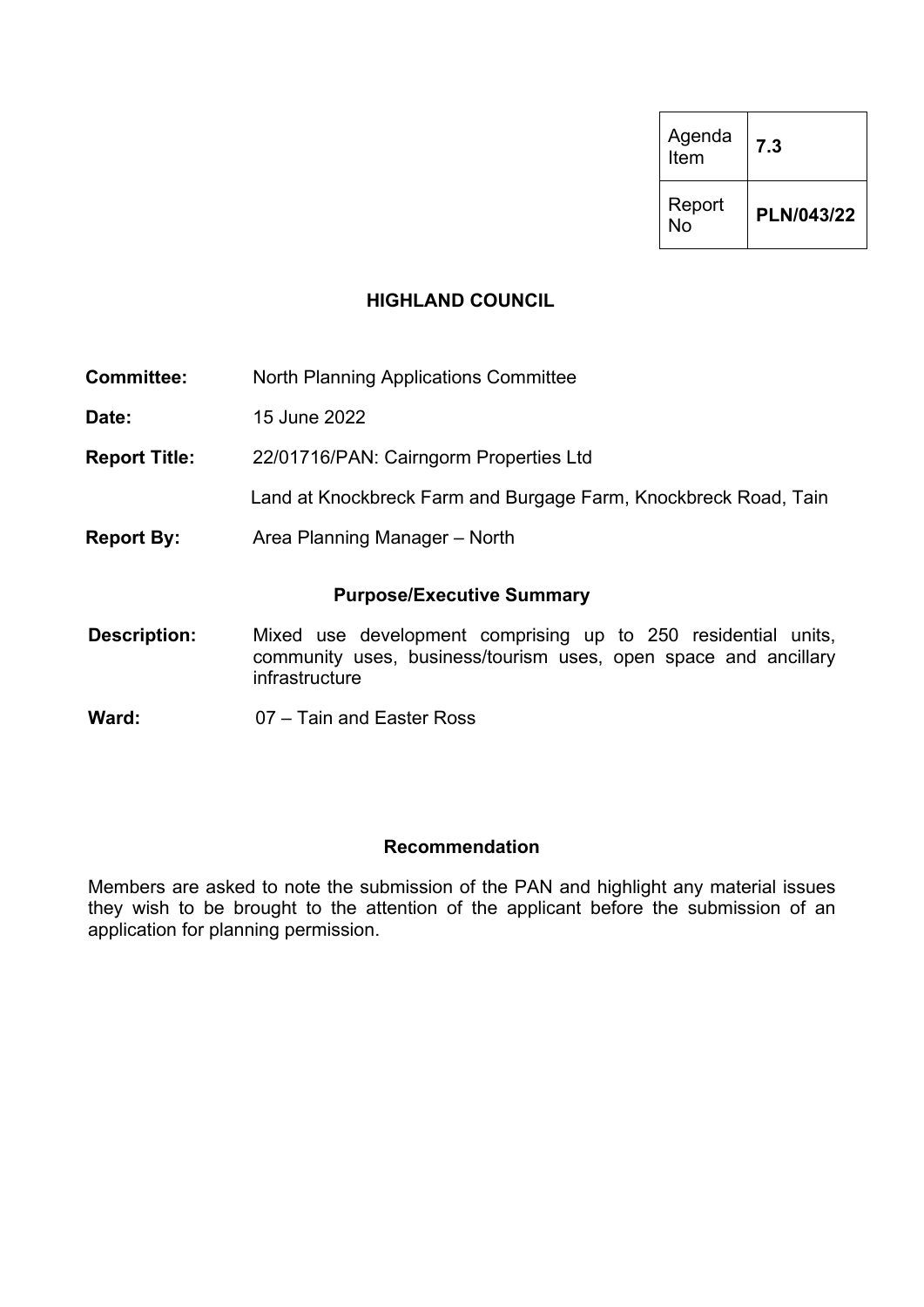# **1.0 BACKGROUND**

- 1.1 This report informs the Planning Applications Committee of the submission of the attached Proposal of Application Notice (PAN).
- 1.2 The submission of the PAN accords with the provisions of the Planning etc. (Scotland) Act 2006 and was made valid on 19 April 2022. The PAN is a statutory requirement for planning applications for major or national developments and must be lodged at least 12 weeks prior to the submission of a planning application. Members are asked to note this may form the basis of a subsequent planning application.
- 1.3 The submitted information attached includes:
	- Proposal of Application Notice (Application Form)
	- Location Plan
- 1.4 The prospective developer held an in-person event 29 May 2022 at the Duthac Centre in Tain, which was advertised in the Ross-shire Journal on 13 May 2022 in excess of the minimum statutory 7day period required. The applicant has been advised to undertake a letter drop to households within 500m of the application site to advertise the event at the request of the Council. The applicant has also been advised that to accord with the provisions of the temporary regulations related to the Coronavirus Act 2020, that they are required to undertake a virtual event as well.
- 1.5 The Proposal of Application Notice has also been served on Tain Community Council along with several businesses and community interest groups with an interest in the development and landholdings that comprise the application site.
- 1.6 The forthcoming application will be accompanied by a Pre-Application Consultation (PAC) report explaining the consultation undertaken, feedback received, and any resultant amendments made to the planning application.

#### **2.0 DESCRIPTION OF PROPOSED DEVELOPMENT**

- 2.1 The PAN provides notice of the developer's intention to submit a planning application classified as a major development. The application will be for a masterplanned mixed-use development of up to 250 residential units along with community, business, and tourist facilities, open space, and associated roads and drainage infrastructure. The development corresponds with the masterplan previously approved under applications refs. 10/02217/PIP (Masterplan for proposed mixed use development approved on 22 October 2013) and 16/03969/PIP (Masterplan for proposed mixed use development on expansion area).
- 2.2 Pre-application advice through the Council's Pre-Application Advice Service was provided to the applicant prior to the 2010 application under reference 09/01729/PREAPP. The applicant will be advised that they should utilise the Pre-Application Advice Service on the basis of their proposal. In addition, the applicant will be advised to utilise the Council's Street Design Review Service in advance of submission.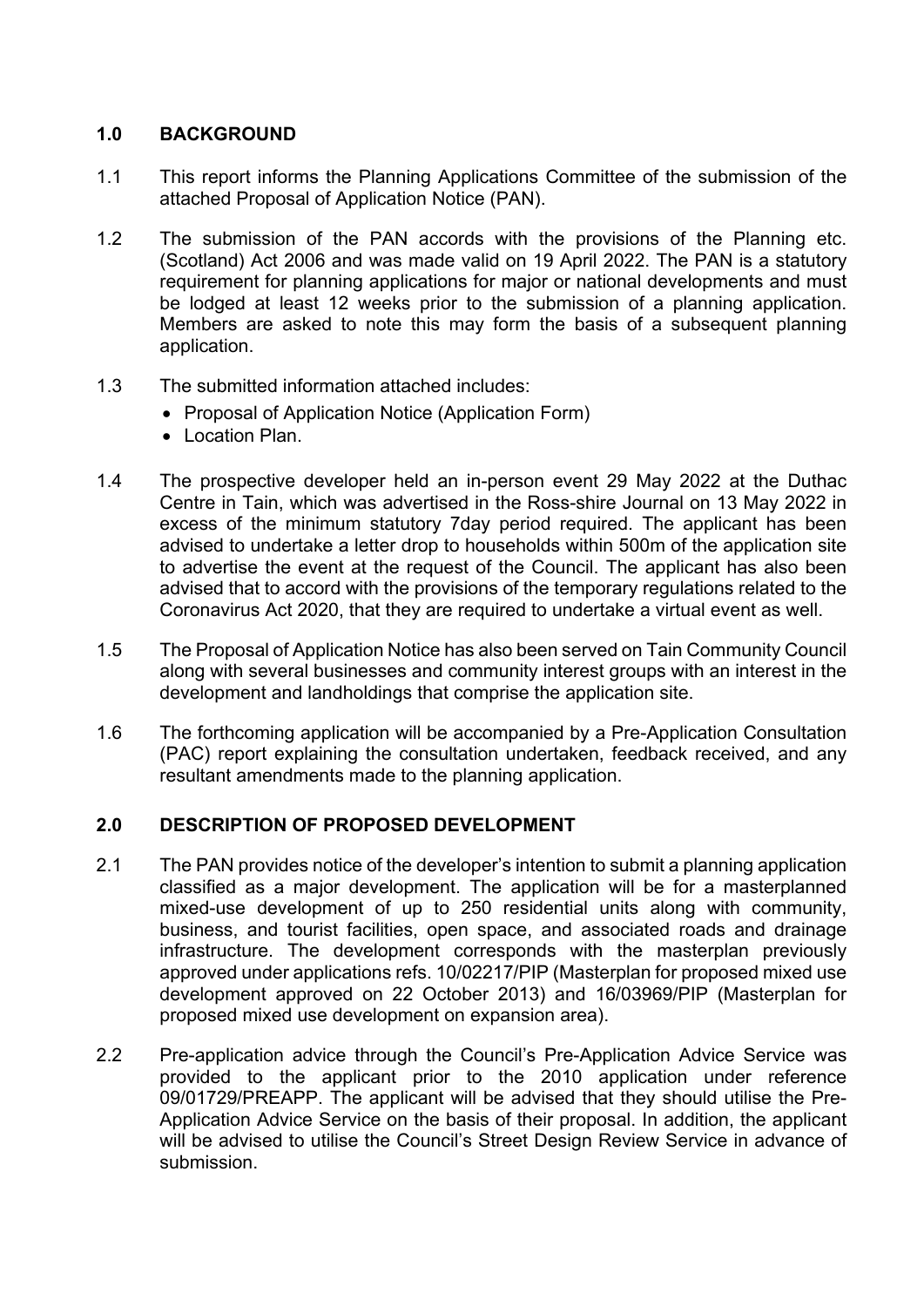# **3.0 SITE DESCRIPTION**

- 3.1 The PAN site boundary land comprises gently sloping agricultural land with the site divided into two distinct areas by Knockbreck Road, the main access into Tain from the A9 to the town's the south east.
- $3.2$  The western area lies on the north side of the A9 trunk road with the site wrapping around the Asda Supermarket with the land falling in an easterly direction from 51.5 metres (m) Above Ordnance Datum (AOD) in the most westerly corner to 36.5m AOD in the north eastern corner and 35.5m AOD in the south eastern corner on Knockbreck Road, forming a gradient of less than 1 in 25. The land cover is principally rough grass with a beech hedge along part of the eastern boundary, a shelterbelt along the southern boundary to the A9. Beyond the north eastern boundary and along Knockbreck Road are some woodland / mature trees. An area of mixed woodland provides shelter to the main open space area for the housing estate served by Seaforth Road. The boundary with Knockbreck Road is formed of a dry-stone wall and timber post fencing runs almost the whole length of the boundary with.
- 3.3 The eastern part of the site lies to the north east of Knockbreck from where it falls in a north easterly direction from 36.5m AOD to around 29m AOD at the top of the raised beach/escarpment. These slopes are around 1 in 19 at steepest. The land cover is arable having been cropped in recent years. There are mature beech trees along the boundary with Knockbreck Road, some field boundary trees to the north west edge and some scrub vegetation on the north eastern boundary at the top of the raised beach. An overhead power line runs through the eastern portion of the site and an old dry-stone wall/bank runs along part of the boundary with Knockbreck Road. The application site includes the tennis courts, club house and car park but excludes the wooded grounds of Knockbreck House and Gardens along with the existing residential properties at this location to the south east. Further to the south east the site comprises an open agricultural field that runs parallel with the A9 trunk road on which a joinery workshop and showroom with service yard has recently been approved (ref. 21/01171/FUL).
- 3.4 There are no Scheduled Ancient Monuments or Conservation Areas within the application site. However, a number of features of historic features within vicinity of the site as identified in the Highland Historic Environment Record. Various listed structures are located around Knockbreck Farm which is located to the east of the site.
- 3.5 The are no national or local landscape designations within the application site boundary. The Dornoch Firth National Scenic Area lies to the north of the site.
- 3.6 The site is not within any site designated for natural heritage. It does however have connectivity to the Dornoch Firth and Loch Fleet Special Protection Area (SPA) and Ramsar site.

# **4.0 DEVELOPMENT PLAN**

The following policies are relevant to the assessment of the proposal: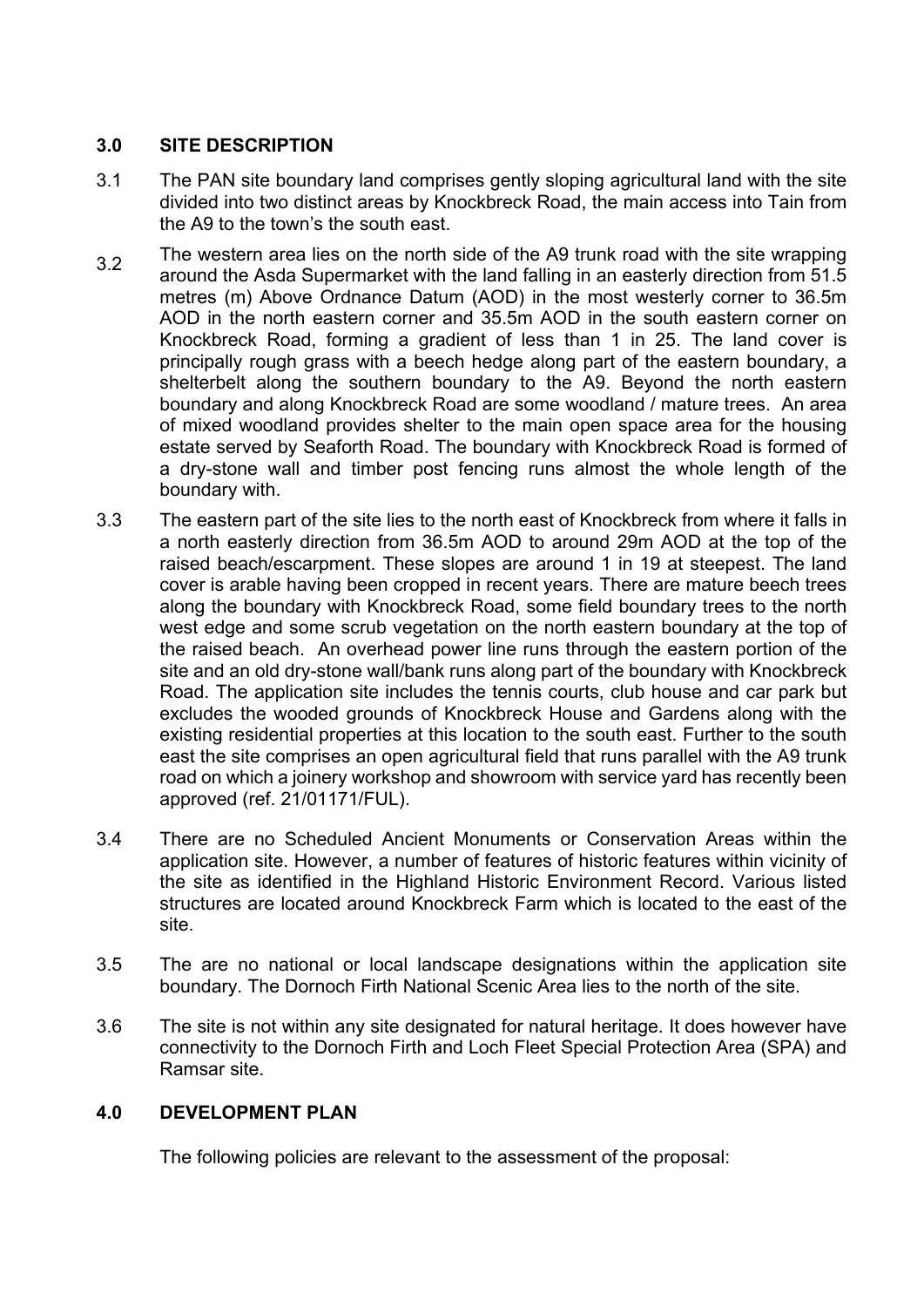# 4.1 **Highland Wide Local Development Plan (2012)**

- 28 Sustainable Design
- 29 Design Quality and Place-making
- 30 Physical Constrains
- 31 Developer Contributions
- 32 Affordable Housing
- 34 Settlement Development Areas
- 47 Safeguarding Inbye/ Apportioned Croftland
- 51 Trees and Development
- 56 Travel
- 57 Natural, Built and Cultural Heritage
- 58 Protected Species
- 59 Other Important Species
- 60 Other Important Habitats
- 61 Landscape
- 63 Water Environment
- 64 Flood Risk
- 65 Waste Water Treatment
- 66 Surface Water Drainage
- 70 Waste Management Facilities
- 72 Pollution
- 74 Green Networks
- 75 Open Space
- 77 Public Access

# 4.2 **Inner Moray Firth Local Development Plan 2015 (IMFLDP)**

The site corresponds with the allocated site TN5 Knockbreck Road with the overall site allocated for Mixed Use – housing, business, commercial, and community uses. Policy 2: Delivering Development is applicable. Indicative capacity for housing development of site refers to approved masterplan (Permission in Principle 10/02217/PIP). Remainder of site holds potential for additional mixed use development.

Developer requirements for the site are:

- Development of masterplanned area to be in accordance with the approval including suitable access into, through and across the site;
- provision of new/extended bus service(s);
- programme of archaeological work;
- consideration of reuse of Toll Booth listed building;
- Tree Protection Plan:
- Bat Surveys (if trees are removed);
- avoidance of any adverse effect on the integrity of Dornoch Firth and Loch Fleet SPA/Ramsar through preparation of a Recreation Access Management Plan.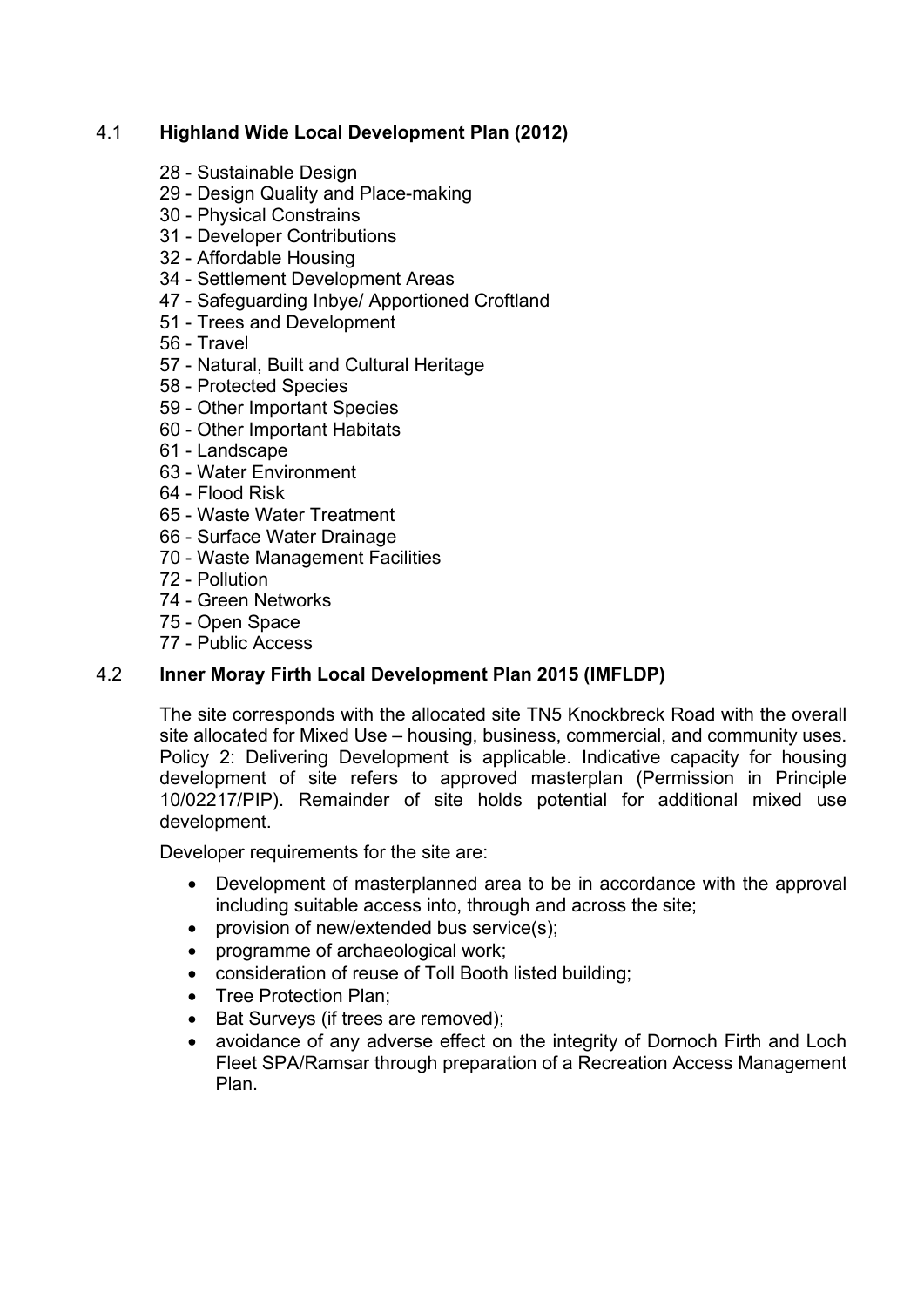# 4.3 **Inner Moray Firth Local Development Plan 2**

The review of the IMFLDP is currently at Proposed Plan stage. The Proposed Plan is a material consideration in the assessment of the application and can be afforded weight as it represents the settled view of the Council. However, it may be subject to change following consultation or through the Examination process. The site is not included as an allocated site within the Proposed Plan.

# 4.4 **Highland Council Supplementary Guidance**

- Construction Environmental Management Process for Large Scale Projects (Aug 2010)
- Developer Contributions (Nov 2018)
- Flood Risk and Drainage Impact Assessment (Jan 2013)
- Green Networks (Jan 2013)
- Highland Historic Environment Strategy (Jan 2013)
- Highland's Statutorily Protected Species (Mar 2013)
- Managing Waste in New Developments (Mar 2013)
- Open Space in New Residential Developments (Jan 2013)
- Physical Constraints (Mar 2013)
- Public Art Strategy (Mar 2013)
- Roads and Transport Guidelines for New Developments (May 2013)
- Standards for Archaeological Work (Mar 2012)
- Sustainable Design Guide (Jan 2013)
- Trees, Woodlands and Development (Jan 2013)

#### 4.5 **Scottish Government Policy and Guidance**

- Scottish Planning Policy (Jun 2014)
- National Planning Framework 3 (Jun 2014)
- Draft National Planning Framework 4 (November 2021)
- Historic Environment Policy for Scotland (Apr 2019)
- PAN 1/2011 Planning and Noise (Mar 2011)
- PAN 60 Planning for Natural Heritage (Jan 2008)
- PAN 61 Sustainable Drainage Systems (Jul 2001)
- PAN 68 Design Statements (Aug 2003)
- PAN 75 Planning for Transport (Aug 2005)
- PAN 77 Designing for Safer Places (Mar 2006)
- PAN 83 Master Planning (Sept 2008)

#### **5.0 POTENTIAL MATERIAL PLANNING CONSIDERATIONS**

- a) Development Plan
- b) National Policy
- c) Planning History
- d) Design and layout;
- e) Landscape and visual impact;
- f) Amenity impacts (including construction noise, operational noise and lighting);
- g) Open space and landscaping;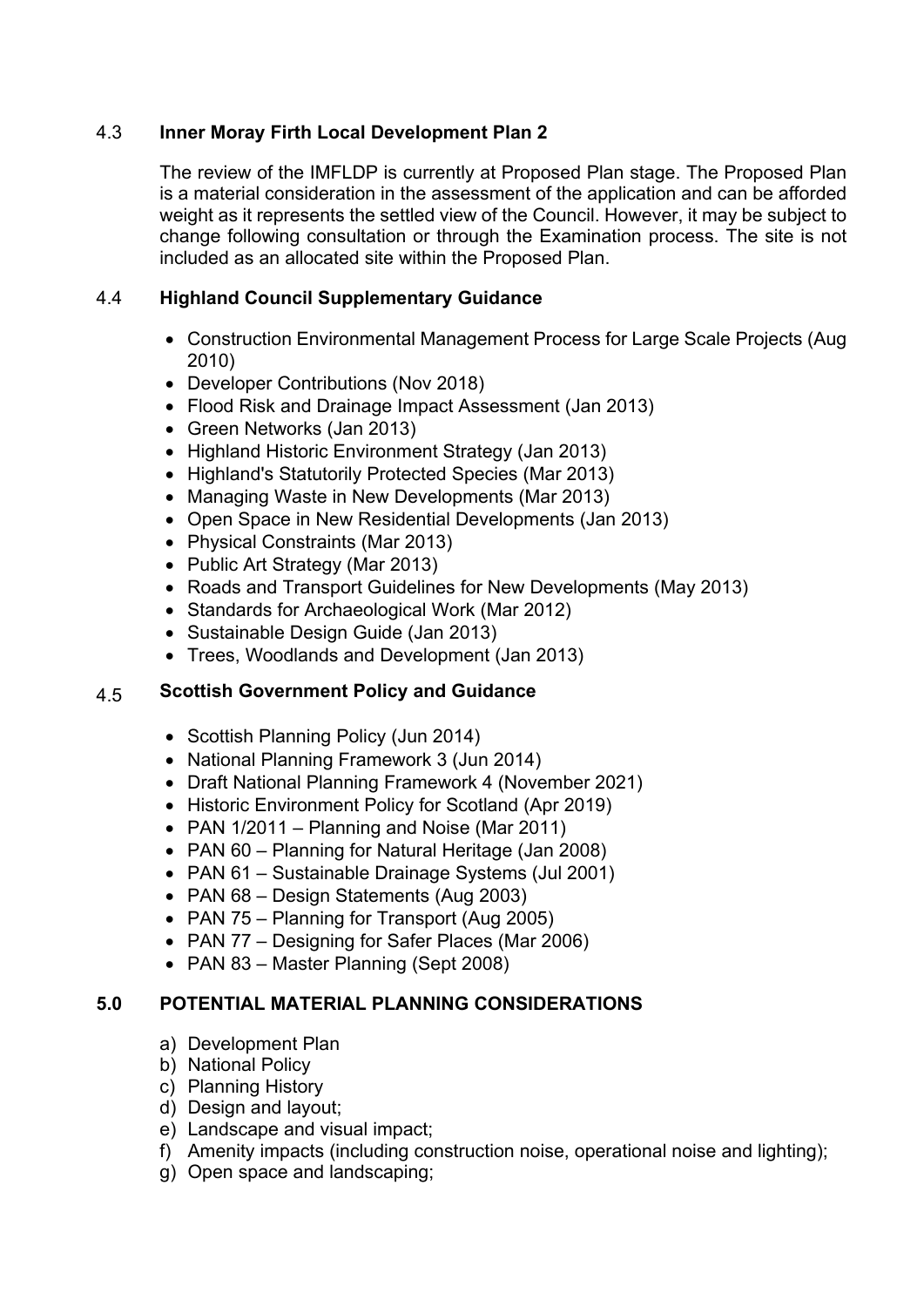- h) Roads, access and parking;
- i) Active travel connectivity;
- j) Wider access (impact upon the Core Path network)
- k) Developer contributions;
- l) Infrastructure Capacity (including primary and secondary school capacity);
- m) Natural heritage (including protected species, impact upon trees and green network);
- n) Water environment, flood risk and drainage; and,
- o) Any other material considerations raised within representations.

# **6.0 CONCLUSION**

6.1 The report presents the information submitted to date as part of the PAN. The policy considerations against which any future planning application will be considered have been summarised as well as the potential material planning considerations and key issues based on the information available to date. The list is not exhaustive and further matters may arise as and when a planning application is received and in the light of public representations and consultation responses.

# **7.0 IMPLICATIONS**

7.1 Not applicable.

## **8.0 RECOMMENDATION**

8.1 It is recommended the Committee notes the submission of the PAN and advises of any material issues it wishes to be brought to the applicant's attention.

| Designation:    | Area Planning Manager - North                                        |
|-----------------|----------------------------------------------------------------------|
| Author:         | <b>Mark Fitzpatrick</b>                                              |
|                 | Background Papers: Documents referred to in report and in case file. |
| Relevant Plans: | Plan 1 – Proposal of Application Notice                              |

Plan 2 – Location / Site Layout Plan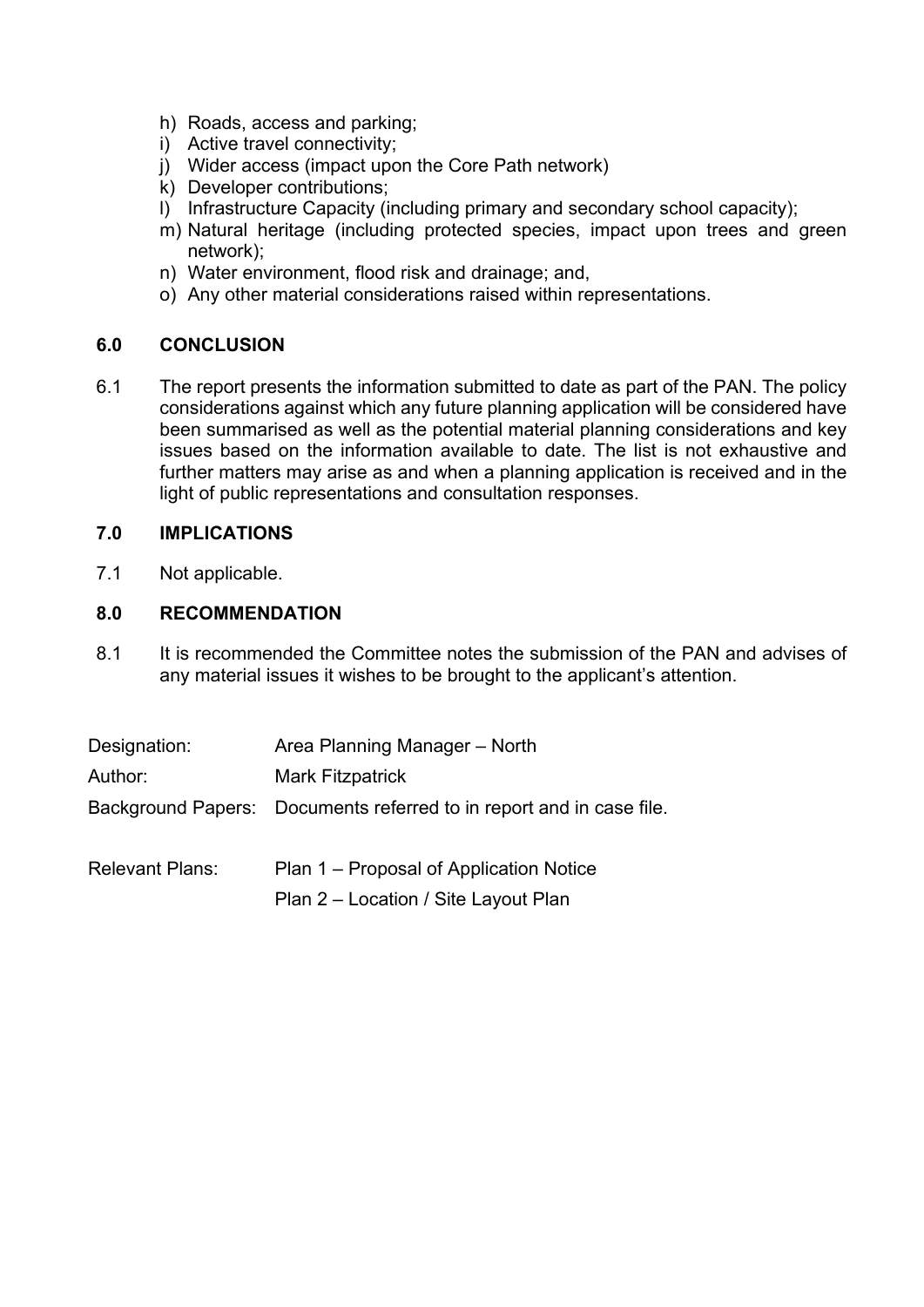

The Town and Country Planning (Scotland) Act 1997 as amended by the Planning Etc. (Scotland) Act 2006 Town and Country Planning (Development Management Procedure) (Scotland) Regulations 2008

**The Council will respond within 21 days of receiving the Notice. It will advise whether the proposed Pre-application Consultation is satisfactory or if additional notification and consultation above the statutory minimum is required. Please note that a planning application for this proposed development cannot be submitted less than 12 weeks from the date the Proposal of Application Notice is received by the Council and without the statutory consultation requirements having been undertaken. The planning application must be accompanied by a Pre-application consultation report.**

| Applicant: Cairngorm Properties Ltd | Agent: GH Johnston Building         |
|-------------------------------------|-------------------------------------|
|                                     | Consultants Ltd - Planning & Design |
| Address: Ghuilbin House             |                                     |
| Grampian Rd                         | Address: Willow House,              |
| Aviemore                            | Stoneyfield Business Park,          |
| <b>PH22 1RH</b>                     | Inverness,                          |
|                                     | IV <sub>2</sub> 7PA                 |
|                                     |                                     |
| Phone: per agent                    | Phone: 01463 237229                 |
| E-mail                              | E-mail: admin@ghjohnston.co.uk      |
|                                     |                                     |

#### **Address or Location of Proposed Development**

Please state the postal address of the prospective development site. If there is no postal address, please describe its location. Please outline the site in red on a base plan to a recognised metric scale and attach it to this completed Notice

Knockbreck and Burgage Farm, Knockbreck Road, Tain, IV19 1LX

#### **Description of Development**

Please include detail where appropriate – e.g. the number of residential units; the gross floorspace in m of any buildings not for residential use; the capacity of any electricity generation or waste management facility; and the length of any infrastructure project. Please attach any additional supporting information.

Planning Permission in Principle for Master Plan for expansion of Tain comprising land for up to 250 houses, associated community uses, open space and business/tourist related uses.

#### **Pre-application Screening Notice**

Has a Screening Opinion been issued on the need for a Proposal of Application Notice by the Highland Council in respect of the proposed development?

NO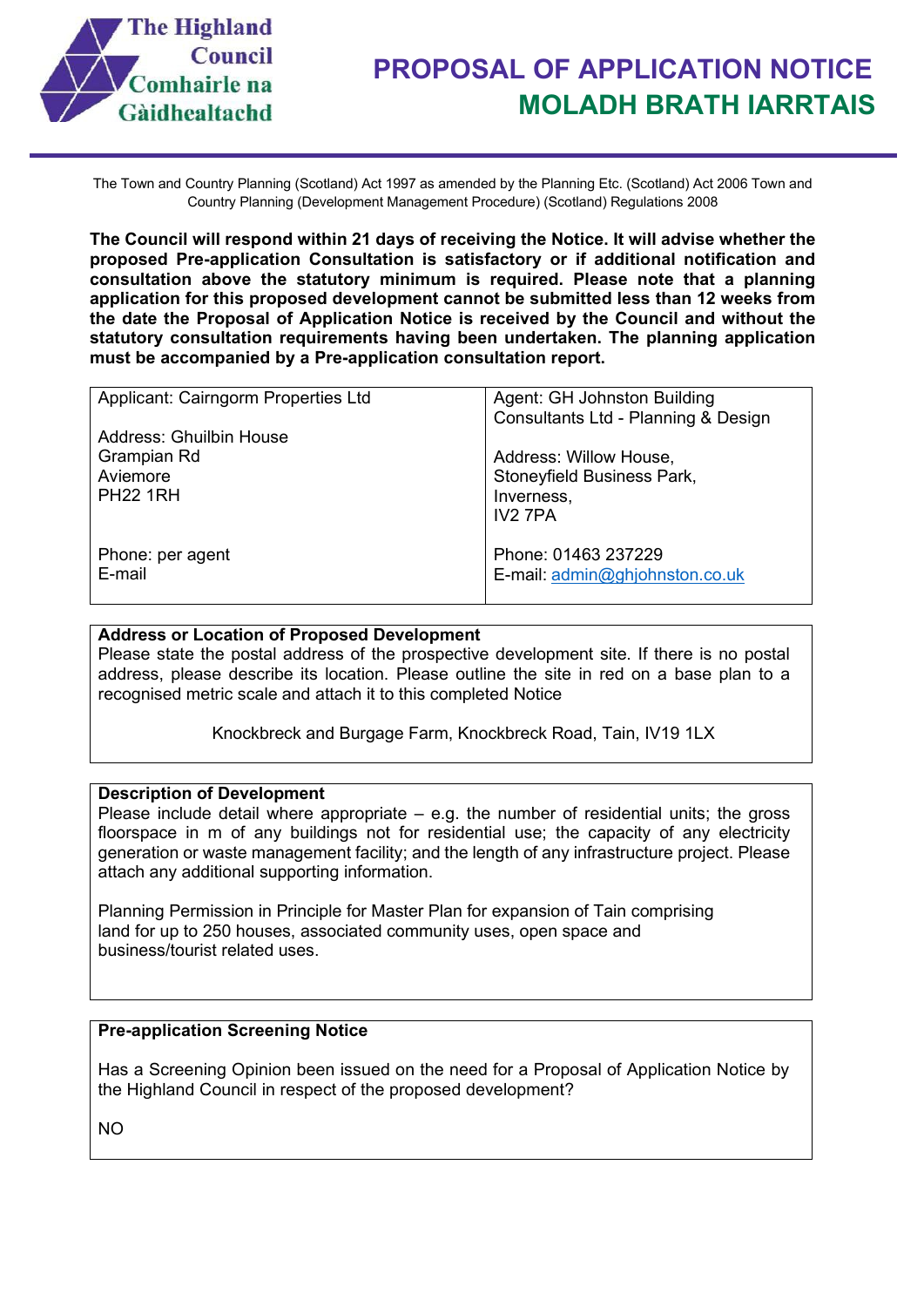Community Consultation [See checklist of Statutory minimum consultation attached]

State which other parties have received a copy of this Proposal of Application Notice.

| <b>Community Council/s</b>                           | Date Notice Served |
|------------------------------------------------------|--------------------|
| <b>Tain Community Council</b>                        | 7 April 2022       |
| Names/details of any other parties                   | Date Notice Served |
| <b>Tain Initiative Group</b>                         | 7 April 2022       |
| Tain and Easter Ross Civic Trust                     | 7 April 2022       |
| Tain and District Development Trust                  | 7 April 2022       |
| <b>Councillor Derek Louden</b>                       | 7 April 2022       |
| <b>Councillor Alasdair Rhind</b>                     | 7 April 2022       |
| <b>Councillor Fiona Robertson</b>                    | 7 April 2022       |
| The Albyn Housing Society                            | 7 April 2022       |
| Tain Common Good Fund, per THC Ward Manager          | 7 April 2022       |
| ASDA per McLagan Investments Ltd                     | 7 April 2022       |
| <b>Tain Tennis Club</b>                              | 7 April 2022       |
| Head of Property & Maintenance, The Highland Council | 7 April 2022       |
| A McAngus, Tenant Farmer                             | 7 April 2022       |

Please give details of proposed consultation Proposed public events **Venue** Venue Date and time 1. Information gathering drop-in session and online - to be confirmed – April/May 2022 2. Exhibition of Draft Plans to be confirmed May/June 2022 Newspaper Advert – name of newspaper Advert date(where known) Ross-shire Journal a minimum of 7 days before the event Details of any other consultation methods (date, time and with whom) Tain Community Council meeting (25 April or 30 May TBC) Questionnaires seeking views

Signed **Exercise 3 Assembly**, Senior Planning Consultant Date……7 April 2022…………